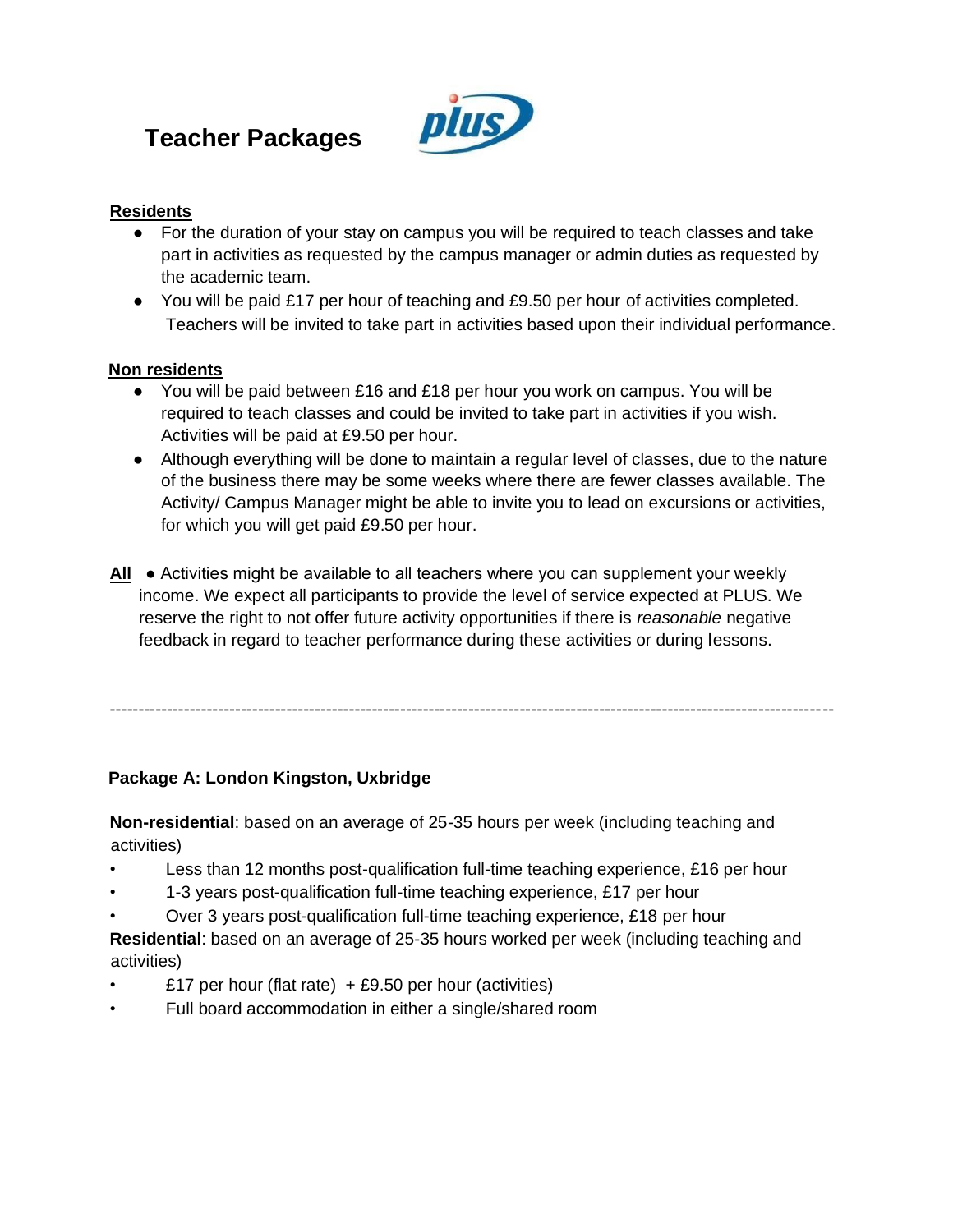# **Teacher Packages**



### **Package B: Bath, Brighton, Chelmsford, Chester, Edinburgh, Hatfield, Loretto Edinburgh, Loughborough, Stirling**

**Non-residential**: based on an average of 15-18 hours worked per week (including teaching and activities)

- Less than 12 months teaching experience, £16 per hour
- 1-3 years post-qualification full-time teaching experience, £17 per hour
- 3 years post-qualification full-time teaching experience, £18 per hour

**Residential**: based on an average of 15-18 hours worked per week (including teaching and activities) plus a full day excursion.

- Less than 12 months teaching experience, £16 per hour
- 1-3 years post-qualification full-time teaching experience, £17 per hour
- 3+ years post-qualification full-time teaching experience, £18 per hour
- Self-catering accommodation in either a single/shared room

### **Package C: Ardingly, Windsor**

**Residential**: based on an average of 15-18 hours worked per (6 day) week (including teaching and activities). In addition to teaching and activities, teachers are required to assist with meal duties (if requested) and lead a full day excursion once a week.

- Less than 12 months teaching experience £16 per hour
- 1-3 years post-qualification full-time teaching experience, £17 per hour
- 3+ years post-qualification full-time teaching experience, £18 per hour
- Full board accommodation in either a single/shared room

## **Package D: Dublin**

**Non-residential**: based on an average of 28-30 hours working per week (including teaching and activities)

- Less than 12 months teaching experience,  $€19$  per hour
- 1-3 years post-qualification full-time teaching experience, €20 per hour
- 4+ years post-qualification full-time teaching experience, €21 per hour

**Residential**: based on an average of 28-30 hours worked per week (including teaching and activities)

- €20 per hour (teaching) + €12 per hour (activities)
- Full board accommodation